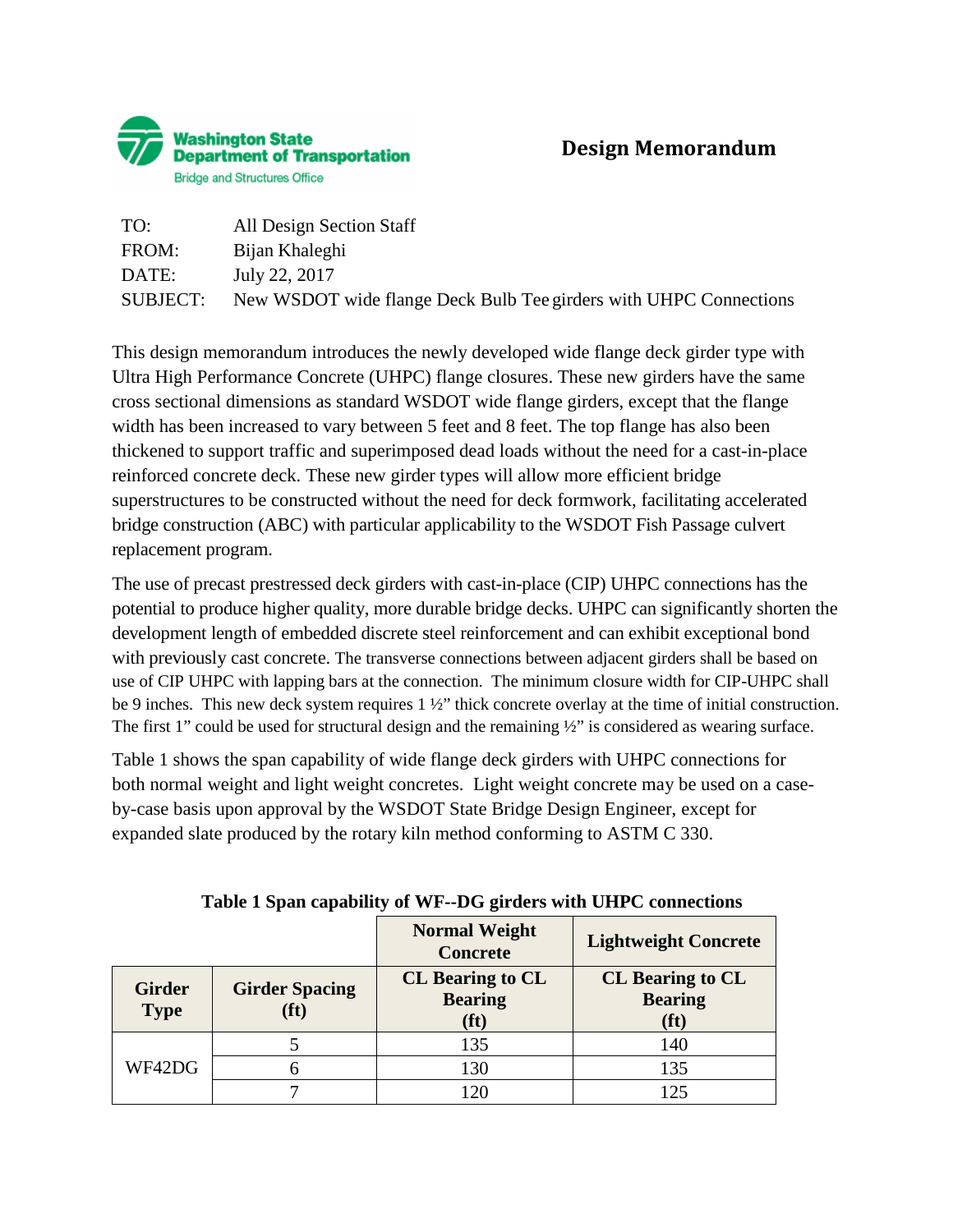|         | $8\,$            | 110 | 120 |
|---------|------------------|-----|-----|
| WF45DG  | 5                | 150 | 160 |
|         | 6                | 145 | 155 |
|         | $\overline{7}$   | 135 | 145 |
|         | $\boldsymbol{8}$ | 125 | 135 |
| WF53DG  | 5                | 170 | 180 |
|         | $\overline{6}$   | 165 | 170 |
|         | $\overline{7}$   | 155 | 165 |
|         | $\,8\,$          | 145 | 155 |
| WF61DG  | 5                | 185 | 195 |
|         | 6                | 180 | 190 |
|         | $\overline{7}$   | 175 | 180 |
|         | 8                | 160 | 175 |
|         | 5                | 200 | 210 |
| WF69DG  | $\overline{6}$   | 185 | 205 |
|         | $\overline{7}$   | 175 | 195 |
|         | 8                | 165 | 190 |
| WF77DG  | 5                | 190 | 225 |
|         | 6                | 180 | 220 |
|         | $\overline{7}$   | 170 | 210 |
|         | 8                | 160 | 200 |
| WF86DG  | 5                | 180 | 230 |
|         | $\boldsymbol{6}$ | 170 | 220 |
|         | $\overline{7}$   | 160 | 205 |
|         | 8                | 155 | 195 |
|         | $\overline{5}$   | 170 | 220 |
| WF98DG  | 6                | 160 | 205 |
|         | $\boldsymbol{7}$ | 155 | 195 |
|         | 8                | 145 | 185 |
| WF103DG | 5                | 165 | 215 |
|         | $\sqrt{6}$       | 160 | 200 |
|         | $\overline{7}$   | 150 | 190 |
|         | 8                | 145 | 180 |

• NOTE: Shaded cells indicate span lengths that are limited by a shipping weight of 252 kip.

The following limitations are recommended for WF-DG Girders with UHPC Connections:

• WF42DG, WF45DG, WF53DG, WF61DG, WF69DG, WF77DG, WF86DG, WF98DG, and WF103DG are standard girders.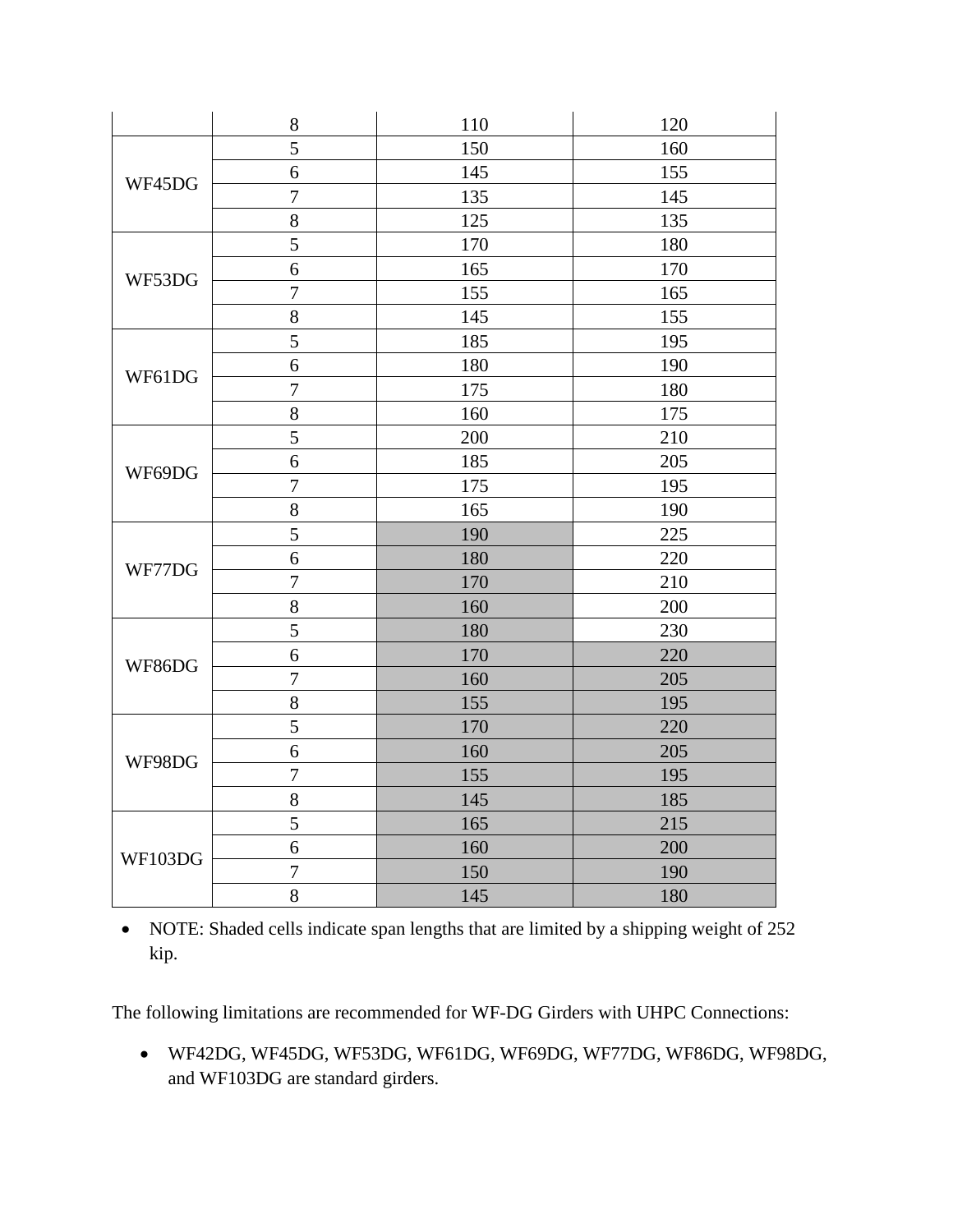- o WF77DG, WF86DG, WF98DG, WF103DG should only be used when nonroadway delivery options are available. These girders exceed the standard 252 kip shipping weight limit at shorter span lengths than shorter height girders
- Maximum top flange width is 8 feet
- Erect WF42DG, WF45DG, and WF53DG with the web plumb or perpendicular to the roadway surface. Erect all other girders with the web plumb.
- Use transverse top flange thickening to accommodate crown slopes for girders erected with plumb webs
	- o Top flange overhangs will be equal length on either side of the web. The transverse top flange thickening will cause the center of mass to offset from the centerline of the web. Consider this for lifting and shipping stability analysis.
- Precise fit-up between the top flanges of adjacent girders is necessary for a quality UHPC connection joint. When the ends of girders are skewed, top flange edges are vertically offset relative to one another due to camber. This is commonly known as the "saw tooth" effect. The "saw tooth" effect can be accommodated by:
	- o negating the effects of camber with longitudinal top flange thickening or precamber
	- o adjusting the bearing elevations so that adjacent top flanges align. Adjustments typically consist of raising one end of the girder and lowering the other to match the profile of the adjacent girder. This approach is only viable if the roadway profile is made to match the camber.
- Cross slope should not exceed 0.04 ft/ft.
	- o If crown slope exceeds 0.04 ft/ft biaxial bending stresses shall be considered for both web perpendicular to roadway surface and plumb web with transversely thickened top flange.
- Maximum angular difference between two adjacent lines of support is  $10^{\circ}$ .
- Maximum skew angle is 45°.
- Horizontal curves
	- o Avoid horizontal curves, especially those with small radii.
	- o Do not use in superelevation transitions
	- o When used in a full superelevation, alert roadway designers that cross slope will be normal to the centerline of the bridge (not radial). The cross slope will cause a "flat spot" in the curve, especially for longer spans and may yield an undesirable riding surface.
- Vertical curves
	- o Work with roadway designers to match crown vertical curves to girder camber and pier elevation adjustments.
	- o Use overlay build-up, longitudinal top flange thickening, or pre-camber to match profile grade as needed.
- All girders in the cross section should have the same top flange width.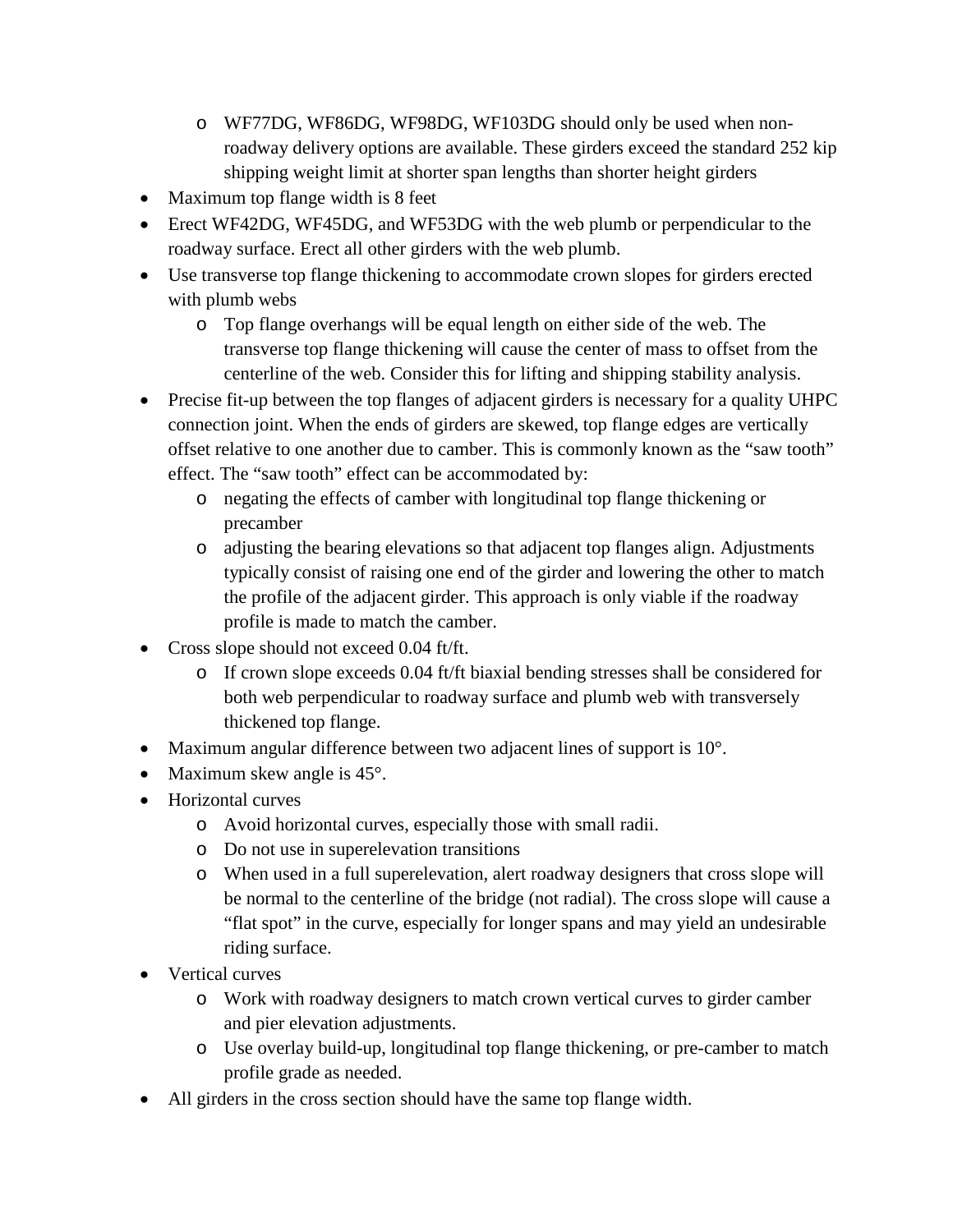- o When using a UHPC closure joint, small increases in the joint width is preferred to accommodate a specific overall bridge width to using different top flange widths.
- o Use different top flange widths to accommodate a specific overall bridge width, if needed. Ensure that there is not a large disparity in prestressing requirements, camber, and girder stiffness and that standard girder leveling techniques can eliminate differential camber.
- o Top flange width of exterior girders shall be sufficient to accommodate the wing wall and girder stop.
- Minimum width of UHPC Closure Joints is 9". Avoid using joints that are wider than necessary. UHPC is an extremely expensive material.
- Do not use this structure type for continuous bridges for the following reasons
	- o Adequate continuity connection details have not been developed
	- o Excessive amounts of reinforcement may be required in the top flange to establish continuity. This reinforcement will cause differential shrinkage between top and bottom flanges and will cause additional camber.
- Do not use this structure type where the bridge vertical clearance is less than 16'-6" and if there is a chance of high load impact. UHPC joints are extremely difficult to disassemble making girder replacement very challenging.

The shipping weight limits are for a single girder segment and do not include the weight of the hauler. These limits are conservative and are set low to ensure that all girders can be trucked to all jobsites. Girders with shipping weight exceeding 270 kips could be shipped to some specific projects.

The Design Parameters for span capability charts are:

- PGSuper Version 2.9.0
- Girder  $f'_{ci} = 7.5$  ksi,  $f'_{c} = 10.0$  ksi
- UHPC Closure =  $f'_c=14$  ksi
- Includes  $1\frac{1}{2}$ " overlay with density of 160 pcf
- Shipping weight  $< 252$  kip
- No vertical or horizontal curve
- Standard WSDOT 42" Single Slope barrier
- 2% roadway crown slope with  $\pm 20\%$  impact for shipping stress check
- 6% roadway superelevation for shipping stress and stability checks
- Standard WSDOT Abutment End Type A
- Includes 3" future HMA overlay with density of 140 pcf

At this time, design transverse top flange reinforcement on a case-by-case basis. The reinforcement depends on the top width of the girder and the strength of the girder concrete.